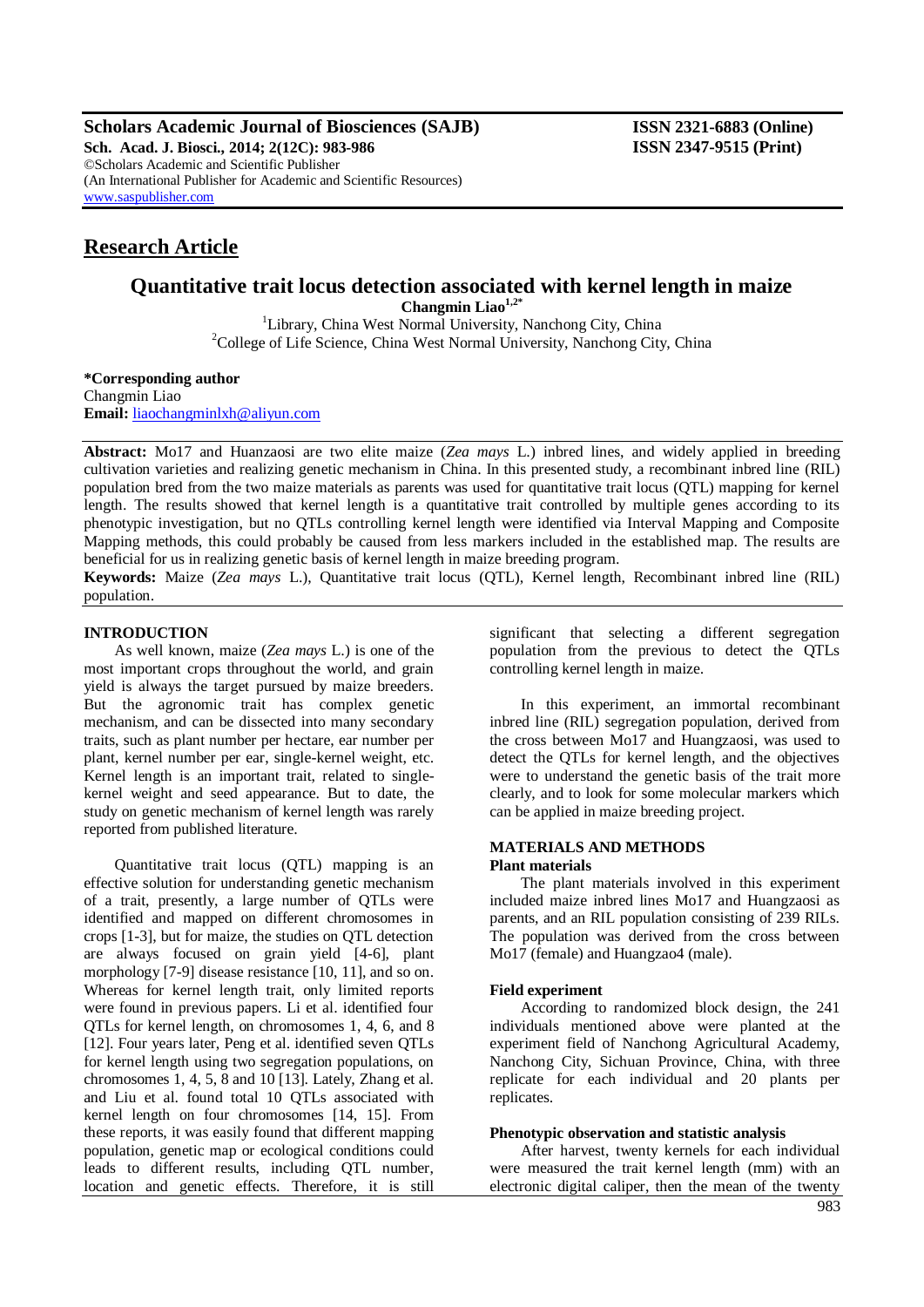kernels was computed. For the population, descriptive statistics was analyzed using a statistical software named SPSS version 11.5, including minimum, maximum, range, mean, standard deviation (SD), coefficient of variation (COV), skewness and kurtosis.

## **QTL detection**

Based upon an established marker linkage map [16], together with the kernel length data of the 239 RILs, the QTLs controlling kernel length were detected via the two methods interval mapping (IM) and composite interval mapping (CIM) within the QTL mapping software named Windows QTL Cartographer version 2.5 [17]. All controlling parameters were

default settings during QTL scanning, and the logarithm of odds (LOD) threshold was set for the trait kernel length by randomly permuting 1,000 times at a significance level of P=0.05 [18].

# **RESULTS**

### **Descriptive statistics**

For the two parental lines, Mo17 and Huangzaosi had 9.34 mm and 8.69 mm, respectively. As to the segregation population, which parameter values were listed in Table 1, from the result, it was found that kernel length should be a quantitative trait controlled by multiple genes, and thus, the trait could be used for QTL mapping analysis.

| Table 1. Descriptive statistics for the trait kernel length in Kill population |                |                |       |             |           |      |                 |                 |
|--------------------------------------------------------------------------------|----------------|----------------|-------|-------------|-----------|------|-----------------|-----------------|
| <b>Trait</b>                                                                   | <b>Minimum</b> | <b>Maximum</b> | Range | <b>Mean</b> | $COV$ (%) | -SD  | <b>Skewness</b> | <b>Kurtosis</b> |
| Kernel length (mm)                                                             |                | 12.00          | 6.28  | 8.22        | 1.92      | 0.98 | 0.178           | 0.311           |

**Table 1: Descriptive statistics for the trait kernel length in RIL population**

SD: standard deviation; COV: coefficient of variation.

### **QTL detection**

The results of 1000-time permutation test showed that the LOD threshold values should be higher than 2.0 for the two QTL mapping methods IM and CIM., and the QTL scanning results were shown in Figure 1 (IM

method) and Figure 2 (CIM method). According to the LOD threshold values, it was easily found that no QTLs were identified. Nevertheless, the lager LOD values were found on chromosomes 2 and 4.



**Fig-1: QTL scanning for kernel length via IM method. The maximum of LOD was showed on chromosome 4, but less than 2.0, so no QTL controlling kernel length was detected via IM method in this experiment.**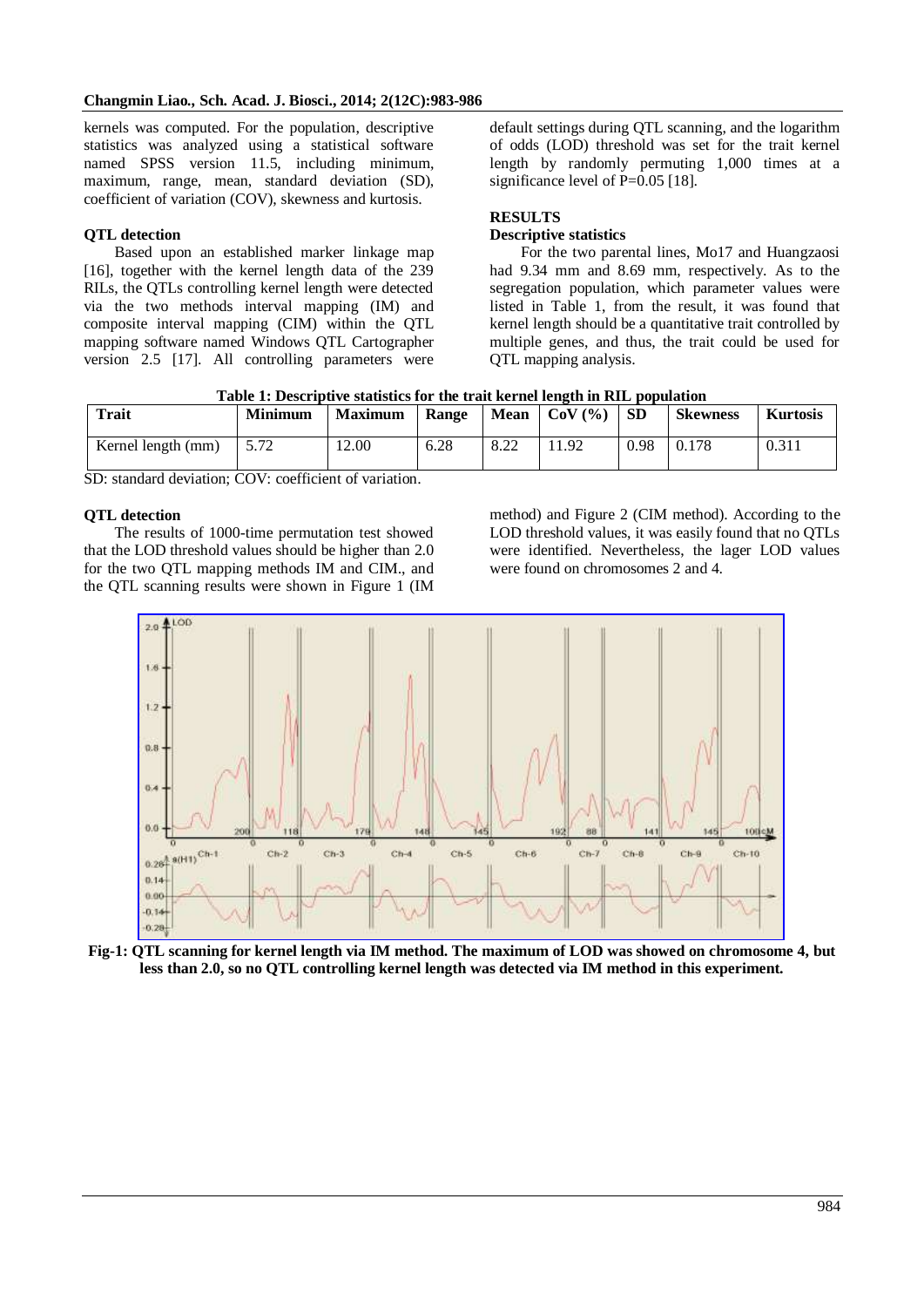

**Figure 2: QTL scanning for kernel length via CIM method. Three high LOD values displayed on chromosomes 2 (two) and 4 (one), but all of them were obviously less than the LOD threshold value, thus, no QTLs for kernel length was identified via CIM method in this study.**

#### **DISCUSSION**

In this experiment, an immortal RIL population was used to detect the QTLs for kernel length, and QTL scanning results showed that no QTL was identified. This was probably caused from the genetic map including fewer markers. Nevertheless, three higher LOD values were detected on within chromosomes 2 (two) and 4 (one) from the QTL scanning curves.

According to previous literatures, some QTLs were found on different chromosomes (Table 2). All the ten chromosomes include QTLs for kernel length,

except for the seventh chromosome. Among the chromosomes identified QTLs for kernel length, the ninth chromosome possess the maximum QTLs, up to 5, followed by the fourth and fifth chromosomes, the third chromosome has the minimum in QTL number, only one. The different QTL mapping results were probably due to different mapping populations, genetic maps or environments. But to be mentioned, these results revealed that the agronomic trait kernel length was quantitative, and its phenotype was controlled by multiple genes.

| References        | <b>Parents</b>   | <b>Number</b><br>of QTLs | Chr. No. |   |   |  |                |   |   |   |                |    |
|-------------------|------------------|--------------------------|----------|---|---|--|----------------|---|---|---|----------------|----|
|                   |                  |                          | п        | 2 | 3 |  | 5              | 6 | 7 | 8 |                | 10 |
| Li et al. $[12]$  | Qi319×Huangzaosi | $\overline{4}$           |          |   |   |  |                |   |   |   |                |    |
| Peng et al. [13]  | Qi319×Huangzaosi | 3                        |          |   |   |  |                |   |   |   |                |    |
| Peng et al.[13]   | Ye478×Huangzaosi | $\overline{4}$           |          |   |   |  |                |   |   |   |                |    |
| Zhang et al. [14] | Xu178×HuangC     | $\overline{4}$           |          |   |   |  | $\overline{2}$ |   |   |   |                |    |
| Liu et al. [15]   | $V671\times Mc$  | 6                        |          | 2 |   |  |                |   |   |   | $\overline{4}$ |    |
| This study        | Mo17×Huangzaosi  | $\Omega$                 |          |   |   |  |                |   |   |   |                |    |

**Table 2: The QTLs for kernel length identified in different studies**

QTL: quantitative trait locus; Chr. No.: chromosome number

To identify some loci associated with kernel length in our study, more molecular markers must be added into the established genetic map, especially chromosomes 2 and 4, only in this way, we can find these markers that can be co-inherited with the QTLs for kernel length. Presently, this work was in process based on the constructed RIL segregation population.

#### **ACKNOWLEDGMENT**

This research supported by the Scientific Research Fund of Sichuan Provincial Education Department (#13ZA0012).

#### **REFERENCES**

1. Steele KA, Price AH, Witcombe JR, Shrestha R, Singh BN, Gibbons JM, Virk DS; QTLs associated with root traits increase yield in upland rice when